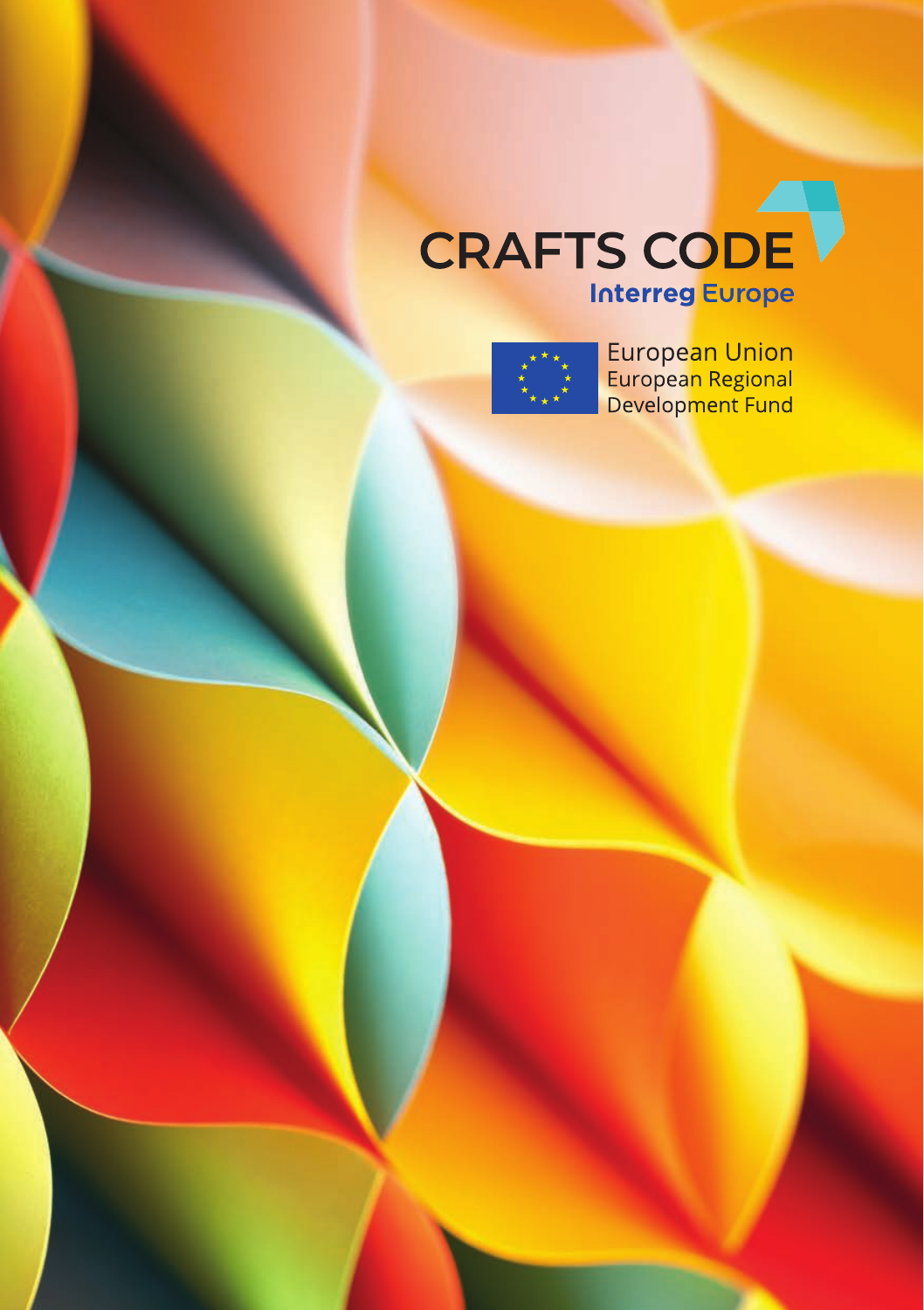# **ABOUT CRAFTS CODE**

### **CRAFTS CODE** is the acronym of:



**CRAFTS CODE** aims to make craft SMEs more competitive.

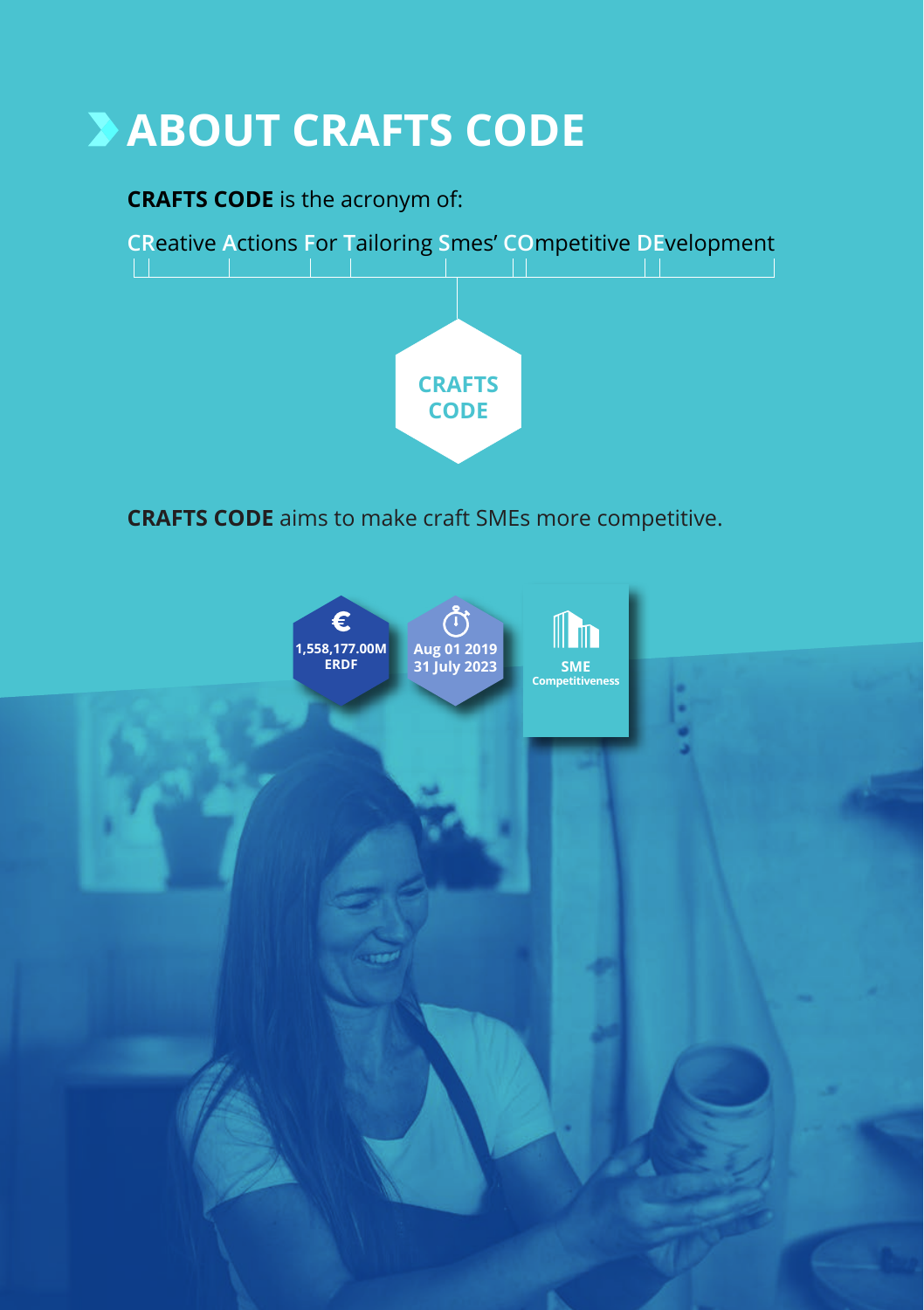

**CRAFTS CODE** aims to enhance the competitiveness of craft SMEs by developing a framework to stimulate policy learning and build capacity to improve the implementation of regional development policies and programmes. The project will identify the barriers to SMEs working in the craft sector and will improve access to supports for business start-ups, business expansion and higher innovation levels in micro-enterprises.

The **four main topics** addressed by CRAFTS CODE include how to:

|                | Improve innovation in business models and<br>process                 |
|----------------|----------------------------------------------------------------------|
| $\overline{2}$ | Access new markets                                                   |
| 3              | Use innovative approaches and tools to modernise<br>the craft sector |
|                | Access finance                                                       |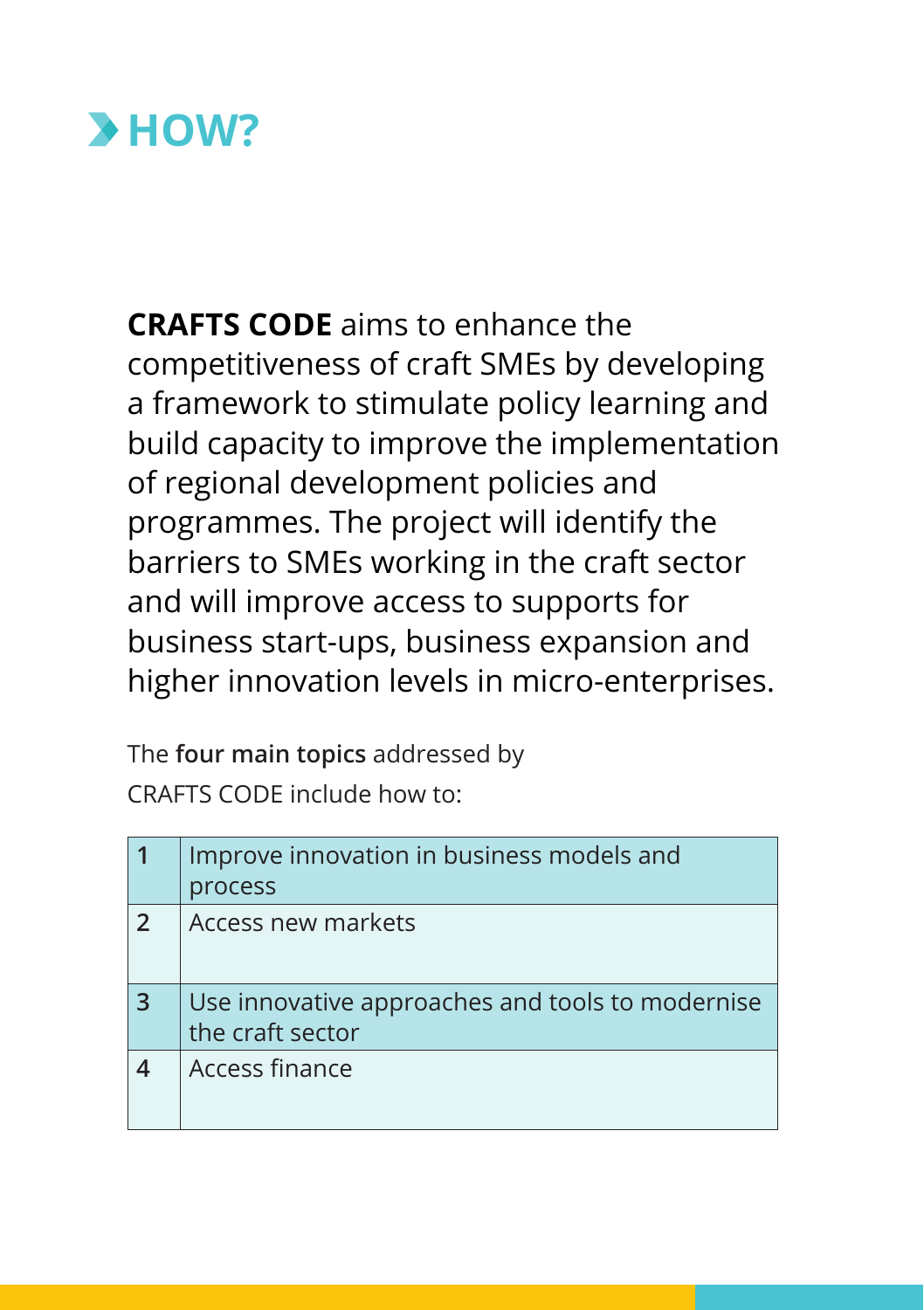

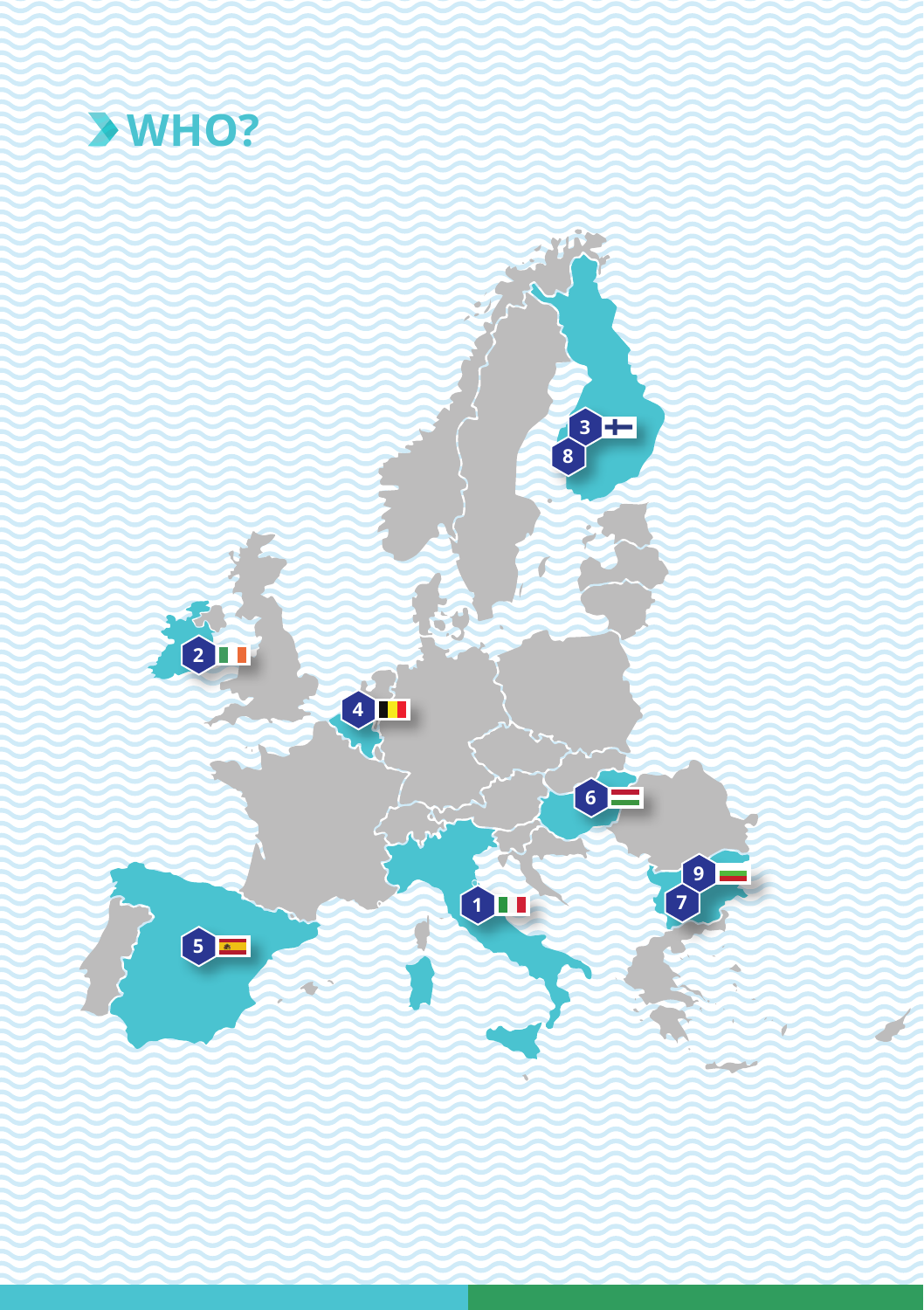

#### **Lead Partner MUNICIPALITY OF FLORENCE (LP)**

The Municipality is directly involved in the support of the local crafts economy providing opportunities and funds for artisans and SMEs.



#### **Advisory Partner ARTESIS PLANTIJN UNIVERSITY COLLEGE ANTWERP**

Artesis Plantijn University of Applied Sciences and Arts Antwerp (AP) is a higher education institution located in Antwerp, Flanders, Belgium.



#### **Partner RAM CENTRAL STARA PLANINA**

RAM Central Stara Planina recognises culture and creativity as a main driver for sustainable development.



DCCI is the main champion of the design and craft industry in Ireland, fostering its growth and commercial strength.



#### **Partner EOI FOUNDATION**

Fundesarte is the leading institution in the promotion and development of Spanish craft enterprises as part of the EOI Foundation.



#### **Partner REGIONAL COUNCIL OF OSTROBOTHNIA**

The Regional Council aims to build up the necessary conditions for a balanced development & economic growth and serves the welfare of the Ostrobothnian people.

### **FINLAND 3** VAACAN AMMATTIVOOVEAVOILLI INIVERSITY OF APPLIED SCIENCES

#### **Partner VAASA UNIVERSITY OF APPLIED SCIENCES**

VAMK is an international University of Applied Sciences which provides high level theoretical & practical oriented education in Finnish & English.



#### **Partner BUDAPEST FOUNDATION FOR ENTERPRISE PROMOTION**

Budapest Enterprise Agency develops and promotes micro, small and medium enterprises of the Hungarian capital.



#### **BULGARIA**

#### **REPUBLIC OF BULGARIA** Ministry of Fennomy

#### **Partner MINISTRY OF ECONOMY, EUROPEAN FUNDS FOR COMPETITIVENESS DIRECTORATE GENERAL**

The main priority of the Ministry of Economy is to create conditions for sustainable economic growth in the Republic of Bulgaria.